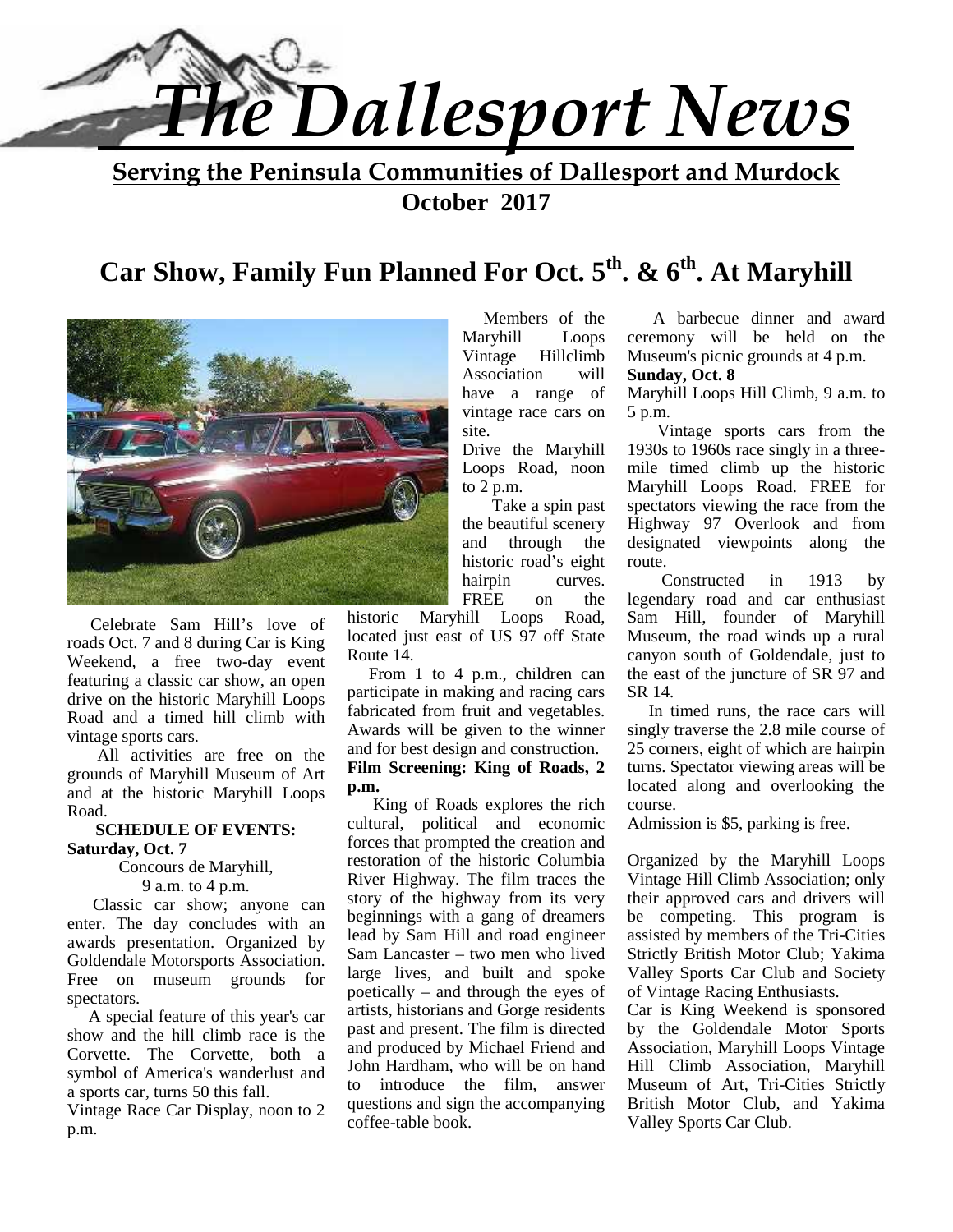## **Book Report By Judy Bane** "**The Force" By Stephen King**

Think **The Godfather**, only with cops. It's that good."

The acclaimed, award-winning, bestselling author of **The Cartel** voted one of the Best Books of the Year by more than sixty publications, including the **New York Times** makes his William Morrow debut with a cinematic epic as explosive, powerful, and unforgettable as **Mystic River** and **The Wire.**

#### **Our ends know our beginnings, but the reverse isn't true . . .**

All Denny Malone wants is to be a good cop.

He is "the King of Manhattan North," a, highly decorated NYPD detective sergeant and the real leader of "Da Force." Malone and his crew are the smartest, the toughest, the quickest, the bravest, and the baddest, an elite special unit given unrestricted authority to wage war on gangs, drugs and guns. Every day and every night for the eighteen years he's spent on the Job, Malone has served on the front lines, witnessing the hurt, the dead, the victims, the perps. He's done whatever ladie<br>it takes to serve and protect in a city and it takes to serve and protect in a city built by ambition and corruption, where no one is clean - including Malone himself.

What only a few know is that Denny Malone is dirty: he and his partners have stolen millions of dollars in drugs and cash in the wake of the biggest heroin bust in the city's history. Now Malone is caught in a trap and being squeezed by the Feds, and he must walk the thin line between betraying his brothers and partners, the Job, his family, and the woman he loves, trying to survive, body and soul, while the city teeters on the brink of a racial conflagration that could destroy them all.

Based on years of research inside the NYPD, this is the great cop novel of our time and a book only Don Winslow Business and the could unit allowing the property of the could could write: a haunting and heartbreaking story of greed and violence, inequality and race, crime and<br>initiative and redemntion and generatory injustice, retribution and redemption that reveals the seemingly insurmountable tensions between the police and the diverse citizens they serve. A searing portrait of a city and a courageous, heroic, and deeply flawed man who stands at the edge of its abyss, **The Force** is a masterpiece of urban

living full of shocking and surprising twists, leavened by flashes of dark humor, a morally complex and utterly riveting dissection of modern American society and the controversial issues vour confronting and dividing us today.

## **Columbia Gorge Fiber Festival 7th Annual**

**October 27, 2017 - October 29, 2017** http://columbiagorgefiberfestival.com/about/

The Columbia Gorge Fiber Festival has found a reputation as the Gorge's premier fiber event. The CGFF is produced by Sarah Keller, owner of Hood River's LYS Knot Another Hat, and is held annually in the Columbia River Gorge. The festival is proud to offer world class fiber arts education and a small but exclusive vendor marketplace Fort Dalles Readiness Center 402 East Scenic Dr. The Dalles

## **Yarnspiration Tuesdays 12:00 PM - 2:00 PM**

Finish up those half-finished projects in your closet. Bring your yarn and knitting needles/crochet hooks - or other projects - and a sack lunch. All ladies are welcome to join us for fun<br>and friendship. Salvation Army friendship. Salvation Fellowship Hall 623 East Third Street The Dalles. Contact Information: 541- 296-6417 **Free**

## **The Dalles - Wasco County Library Discontinues Ancestry & Heritage Quest**

 Due to budget concerns, The Dalles-Wasco County Public Library has suspended their online Ancestry Library Edition and Heritage Quest programs.

Anyone wishing to access Ancestry free of charge is urged to contact your local Family History Center in your area. There are 4 Family History Centers in the Mid-Columbia area.

Also, FamilySearch online is a free community offering thousands of records, databases and genealogical data. It also offers a free software program in conjunction with the website.

#### **Family History Centers**

1815 East 15th, The Dalles, OR 104 W. McKinley St, Golderndale, WA 1825 May St. , Hood River, OR 650 N.W. Gropper, Stevenson, WA

#### **FamilySearch.Org**

https://www.familysearch.org/

In addition, The Columbia Gorge Genealogical Society offers help with genealogical questions. If you would like to get started or become a member please call Diane Barkhimer at 1-509-493-3775

Our meetings and programs are open to the public.

## **Genealogy Jamboree October 21, 2017 10:00 AM - 4:00 PM**

## https://gorgegen.blogspot.com/

Genealogy Jamboree presents National Family History Month! There will be door prizes, research assistance, and special guests.

Columbia Gorge Discovery Center 5000 Discovery Dr. The Dalles Contact Information: Georga (541)296- 2882 OR Diane (509)493-3775 Free Event

**Klindt's Bookstore** 541-296-3355

315 E. 2nd Street, The Dalles

Hours: Mon. – Sat. 8:00 am– 6:00 pm Sundays 11:00 am - 4:00 pm

**The Dalles/Wasco County Public Library** 541-296-2815

722 Court Street, The Dalles **HOURS:**

Monday-Thursday 10 a.m. to 8:30 p.m. Saturday: 10 a.m. to 5 p.m. Closed Sunday

*\*FREE wireless Internet access* inside the library and on library

grounds. **White Salmon Valley Community Library** 509-493-1132 - Town & Country Sq. White Salmon Open Tuesdays 10:00 am - 8:00 pm

Wed.-Sat. 10:00 am - 6:00 pm

 *\*FREE wireless Internet access*

## **Goldendale Community Library**

(509) 773-4487 131 West Burgen Street Goldendale, Open M Tu W Th F Sat 10-6:30

#### **Bookmobile** Fort Vancouver

Regional Library

 1-888-546-2707 **Wednesdays Oct. 11th & 25th . Lyle Market 9:45am-10:15am Lyle High School -10:25am-12:30pm Dallesport School- 1:45pm – 3:00pm**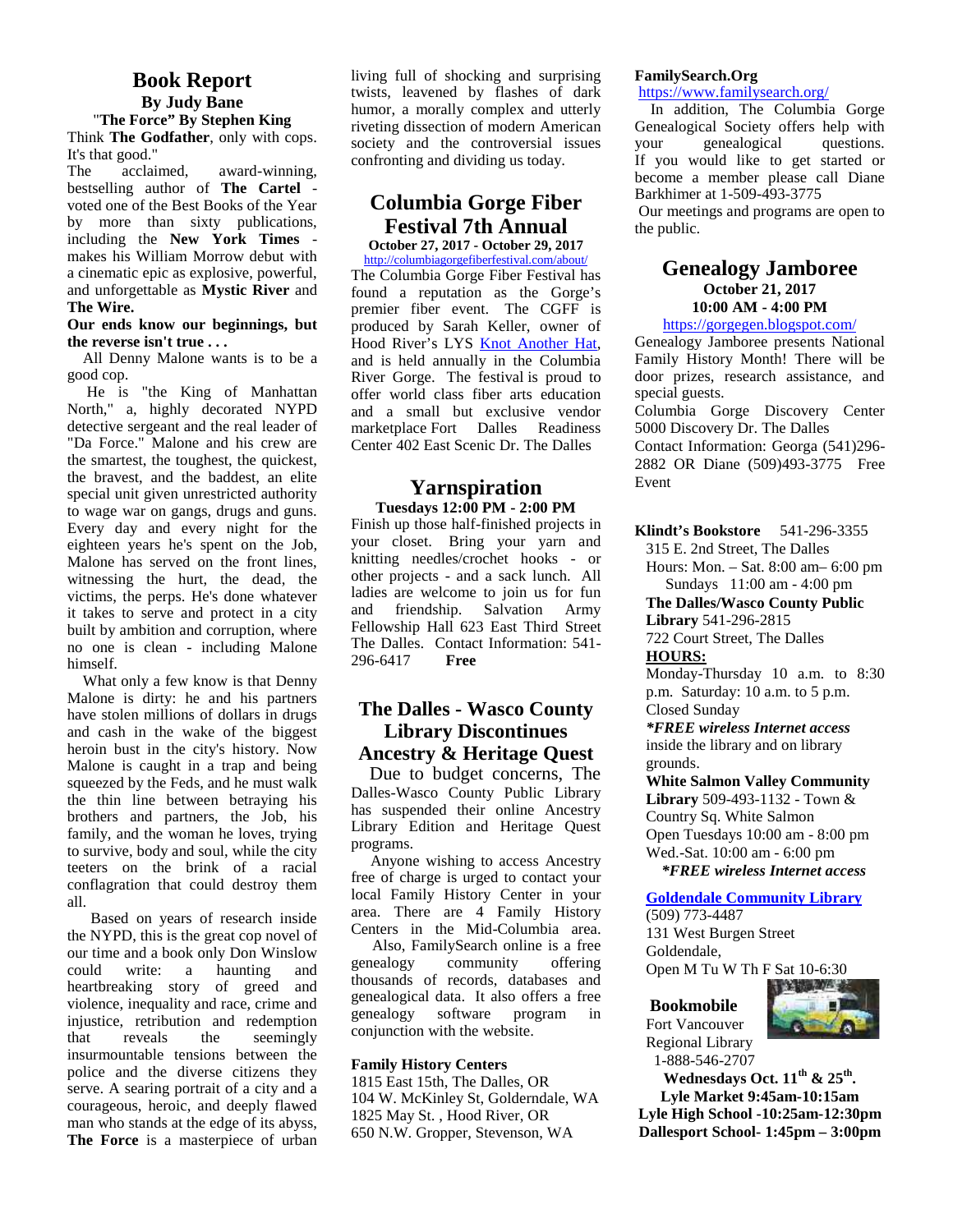## **Community Council Corner**

By P.J. Sisseck & Kim McCartney **Council Report for Sept. 14, 2017**

The Council voted to send \$100 to the "Invest Ed account" for Lyle School District. The funds are used to provide backpacks, clothing items, or school supplies to students in need.

In order to raise more funds for this and other worthy causes, the Council is planning some fund-raising activities. Coming up on 29 October, during the Halloween Bash, there will be a Raffle. Donations of exciting items are solicited!

The Halloween Bash is planned for **2-4 PM, Sunday 29 October,** at the Community Center. Can you do instant photos (fund-raiser idea!)? Are you a resourceful decorator? If you can plan/supervise games for kids of all ages, or provide seasonal music and dance instruction, or donate decorations, please contact Pj Sisseck at 509-767-0044.

Jack and Elaine Kinchloe, long-time members of the Community Council, are moving along soon. Interested in  $\begin{array}{c|c} \textbf{Sauter.} & \textbf{f} \\ \textbf{hains on the Council?} & \textbf{Contest } \textbf{Kim} \\ \end{array}$ being on the Council? Contact Kim McCarthy or Anthony Rizzi, our nominating committee. Appointments will be made to fill the unexpired terms, then the persons will stand for election during November.

Thursday, 12 October, at the Community Center, 7 PM: County Commissioner Dave Sauter has agreed to be at our meeting. If you have issues you would like to see discussed, please contact a council member. We would like to have an orderly list, so all concerns can be addressed.

## **2017 Council Ice Cream Sales**

The Community Council ice cream sales were a success! We raised enough money to provide for our upcoming year's operating funds. I would like to thank all the people who helped make this activity work. We sold ice cream at the Airport Fly In, the Show in the Shade, and the Drag Races. It takes a lot of work for set up and selling ice cream. Thank you to Ron Sisseck and Bill Clark for helping to set up and take down the ice cream trailer; to Becky Woods and her daughter Allana, Lynn Kadlec, Elaine Kincheloe, Mary Ann Pauline, and Cathy McCartney for scooping ice cream; and to PJ Sisseck and Jack Kincheloe for helping with collecting money.

#### **Upcoming elections**

Each year, 3 positions on the 9 person community council are up for election. This year Don McDermott, Anthony Rizzi, and Kim McCartney have their terms expiring. All have expressed an interest in running for re election. The elections are held prior to the November Council meeting. An intent to run must be submitted to the Council on or before the October meeting. Write-ins -are accepted on Election Day. Eligibility for the council include being a resident, real estate leaseholder and/or property owner living in the Dallesport/Murdock community for at least 6 months and be a registered voter in good standing in the community. If you are interested, look for the notice and form in the post office or contact Kim McCartney at kmccartney@charter.net or 509-594- 6195 to register your desire to be on the council.

 Please join us for the next Council meeting on **October 12<sup>th</sup>. 7pm** at the  $W_5$ Dallesport Community Center.

**Our speaker for October will be Klickitat County Commissioner Dave Sauter. He will be discussing the how income housing development planned for Dallesport.**

Website, www.dallesport-wa.org

**K.C.F.D. #6 Dallesport/Murdock Fire Dept. October 21st. 7-10 am Dallesport fire station All proceeds go to the Dallesport Fire Department Building Fund….. All you can eat Pancakes Endless Coffee & Juice… \$5.00 per Person**

## **Dallesport Water Dist.**

P.O. Box 131

Dallesport, WA 98617 If you have any questions regarding your water system, please feel free to contact us: Dave Griffin, DWD Manager 541-980-6756, www.dallesport-wa.org or dwdmanager@qnect.net Jana Greenfield DWD Clerk 541-980- 6514, or dallesportwater@gmail.com **Monthly meetings are held on the 2nd Wednesday of every month at 6:00pm at the Dallesport Community Center.**

## **Klickitat County Sheriff's Office**

On September 8, 2017 at about 12:35 PM the Klickitat County Sheriff's Office was notified of a possible death in the 200 block of 6th Avenue in Dallesport. The possible death was called in as a suspected overdose.

Upon arrival, it was determined the subject later identified as Scott McLeod, 47, of Dallesport was deceased. There was evidence of drug use.

A search warrant was executed and Heroin and Methamphetamine was located in the residence. There was also drug paraphernalia located in the residence.

After the search warrant Kimberly Beck, 45, of Dallesport was arrested for Possession of a Controlled Substance Heroin. Beck admitted to buying Heroin the prior night.

The case is still under investigation for Controlled Substance Homicide which is a class B felony in the State of Washington.

**Neighborhood Watch Meeting for Dallesport at the Dallesport Church of Christ October 19th. at 7 pm. Anthony Rizzi will be there to facilitate the meeting. Hope to see all concerned neighbors that want to make Dallesport safer.**

## **Show the Gorge Some Love" in October**

**–** *Eighteen Columbia River Gorge communities invite people to give and receive Gorge Love during a month long campaign* **–**

With the fire now under control and Interstate 84 reopened in both directions, hard-hit Oregon and Washington Gorge communities are inviting people to **"Show the Gorge Some Love"** in October by visiting and expressing their appreciation for one of America's greatest treasures. Visitors and residents alike are encouraged to go for a hike at the eastern end or northern side of the Gorge, attend a harvest or Halloween festival, tour the Hood River County Fruit Loop, and help the area's economies recover by spending a couple of nights and supporting local businesses (shop, dine, wine, see art and history, and more). The Gorge Community Foundation has compiled a list of organizations where individuals can make donations to Gorge-based organizations that will be working on restoration and relief efforts.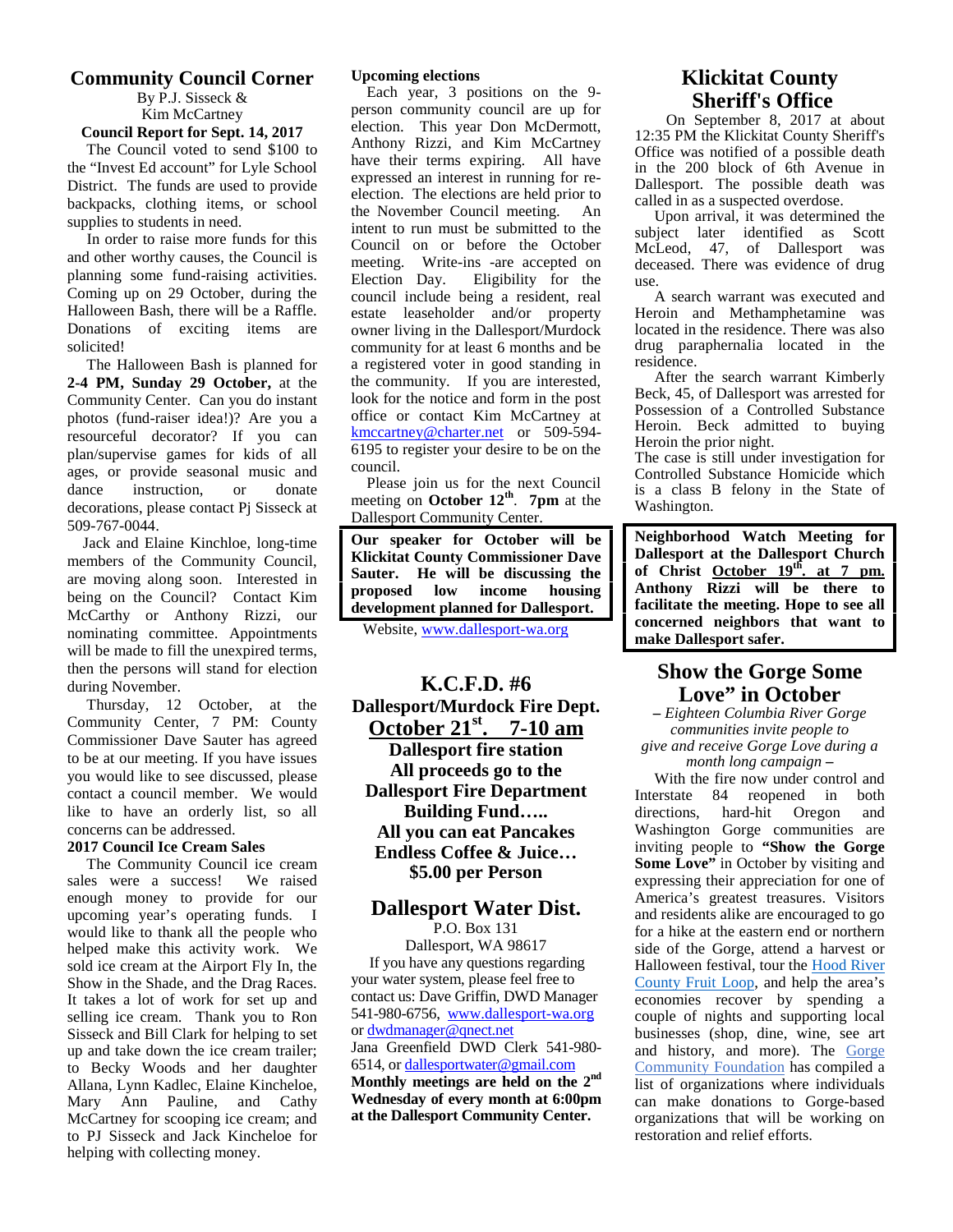## **Skyline Reveals Renovation Plans**

Big changes will be coming to  $\frac{dQ}{dG}$ Skyline Hospital next fall, thanks in part to a successful refinancing agreement that allowed the hospital to secure \$5 million in non-tax-related funds to renovate and expand the hospital.

Beginning in fall 2018, Skyline<br>Hospital will be expanding its will be expanding its emergency department, reconfiguring the lobby/registration area, and upgrading the HVAC and boiler systems. The renovations will ideally be finished in spring 2019. The estimated total cost of the projects is \$7 million; the remaining \$2 million is being raised and donated by the Skyline Foundation through its capital fundraising campaign "Expanding on Excellence," which began in July. As of Aug. 31, the Skyline Foundation had raised \$50,000.

"As the community we serve grows we need to grow with it. This renovation will not only improve patient care, but work flow and efficiency throughout the hospital," Robb Kimmes, Skyline's CEO, explained at a Mt. Adams Chamber of Commerce-sponsored after hours event at Skyline on Aug. 31.

In addition, Kimmes announced plans for the buildings that will be vacated by NorthShore Medical Group.

"We will be moving our non-clinical care departments into those buildings, as well a providing off-ices for our new primary care providers during the renovation," said Kimmes. Kimmes further explained some of the

specifics of the renovation for the emergency department.

 "In addition to a focus on efficiency and workflow, we wanted our emergency service to have a little more privacy for patients, so in the design process, we are going to add more patient care rooms with updated facilities. We are also going to make room for a fixed MRI facility," he said. Megan Dixon, an associate with consultants Westby Associates, conducted a feasibility survey for Skyline, which contributed to the Hospital Board's decision to proceed with the expansion.

 "I conducted a feasibility study of 40 contacts which included individuals, businesses, elected officials, and foundations. The 40 was from an initial list of 125. I presented them general information about the Foundation and the Hospital, as well as the full vision and master facility plan," said Dixon.

"The full plan had three priorities, one of which was the expanded emergency department. Interviewees answered a list questions that gauged their understanding of Skyline, their approval or interest in the full scope of upgrades needed, and then measured their willingness to contribute a gift if the project was to move forward."

After Dixon conducted this study and received 80% approval from those interviewed, the hospital's leadership determined that the project could move forward, but only the emergency room expansion would be completed at this time.

When asked how this renovation/expansion will impact services at Skyline, Elizabeth Vaivoda, the foundation's marketing director, said they don't anticipate it will have too much of an impact on the day-to-day operations.

## **Peck appointed to Planning Commission**

The County Commissioners of Klickitat County have appointed Dana Peck to Position No. 2, District 2, on the Planning Commission—replacing Jim Dean—to an unexpired four-year term January 2018, on the recommendation of the planning commission.

The planning commission is an advisory board for the Klickitat County Planning Department and reviews all applications and proposals by developers who want to build in Klickitat County. Using a comprehensive plan adopted by the county, the planning commission gathers information on new proposed building projects to determine if the new construction will have environmental or cultural impact on the community.

"The planning commission looks at a project, see what it effects, and determines if it complies with the comprehensive plan, or if adjustments need to be made," Peck said. "We try to maintain the historical character of the county as much as we can."

The planning commission assists in the preparation and execution of the comprehensive plan and makes recommendations to the county on whether construction projects should move forward.

Based on the information the planning commission presents to the county, commissioners vote to determine if a project can start construction.

"It is neat to get a sense of everything that is going on in the county, business wise," Peck said. "We anticipate changes and see if proposals are a good fit for the community."

Peck says public testimony on new proposed construction in the county is always important and wants the public to feel they have a role in shaping the future.

"We try to steer development in the right direction," Peck said. "And public testimony can really help when taking new development into account."

The planning commission plays an advisory role only, and any final determination of construction projects rests with the Board of Commissioners.

## **County Third Is State In Fastest Income Growth By Lou Marzeles**

Klickitat County has the third fastest growing income in Washington State, ranking 214th among counties in the country, according to a report issued by Smart Asset, a company specializing in financial data analysis.

Under the heading "Most Paycheck Friendly Places," SmartAsset lists Klickitat County as having an average semi-monthly paycheck of \$1,687. Its purchasing power is 1.55 times that figure, arrived at by dividing household income by the local cost of living. The unemployment rate in the county is shown as 7.2 percent, while its income growth is indicated at 4.3 percent. The county shows a growth index rate of 62.04 percent.

The entire report is viewable at https://smartasset.com/taxes/paycheck calculator#washington/income.

## **Klindt's Booksellers & Stationers Hosts Northwest Author Festival**

## **October 21st, 2017 2PM– 5PM**

Oregon's oldest bookstore is excited to host the Northwest Author Festival on Saturday, October 21<sup>st</sup>, 2017, from 2-5PM. This annual celebration features authors who live and write here in the Pacific Northwest.

The store will be a buzz with thirteen visiting authors, each with a new title to celebrate. Gathered at Klindt's Books on this one day, authors will be located throughout the store where readers will have a chance to visit with them, have books personally signed, discuss their writing process, and answer any questions.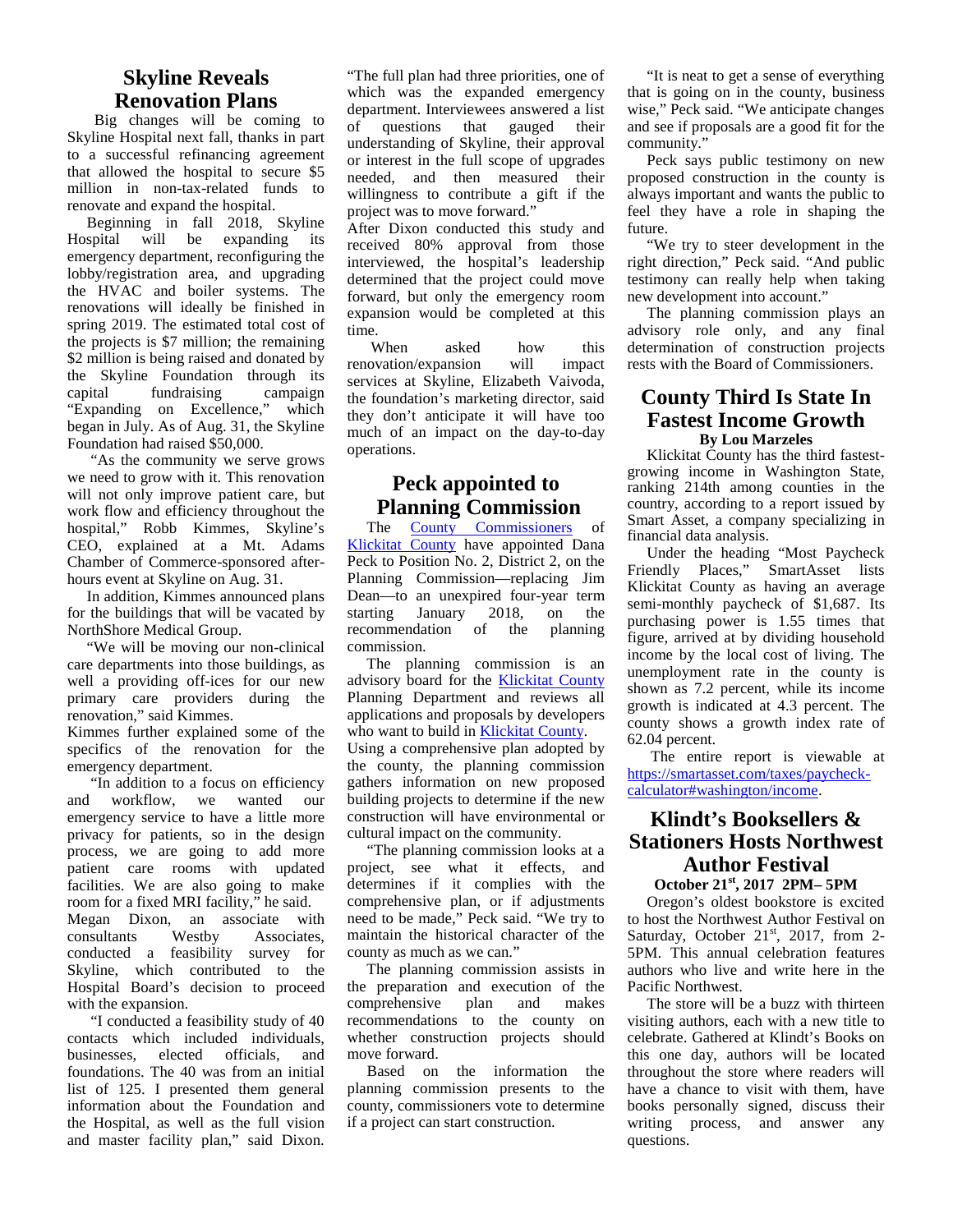# YLE SCHOOL DISTRIC

For the latest information on Lyle School District, visit the website for the school district. **http://www.lyleschools.org**

## **Student Achievement Reflects District Transformation**

 According to the recently released results of last spring's Washington state assessments, Lyle School students continue to make gains and, in some categories, are exceeding the state average on these challenging assessments.

 "We know what it takes to create a high-performing district," Kelly explains. "When there is a healthy adult culture that believes in the potential of the students, and educators are working together using proven strategies and structures, student achievement will soar. This is true regardless of the school's location or what its demographics are."

 Perhaps the most encouraging results were produced by Lyle's fifth through seventh-grade classes in English language arts and math, third grade students in math and fifth-grade students in science.

 These improvements are the cumulative result of work taking place at the school from the very earliest grade levels. The addition of pre-Kindergarten at Lyle School will further develop the foundational skills and knowledge among our youngest students that teachers at subsequent grade levels can build on, Kelly notes.

 "On behalf of the Board of Directors, I'd like to extend our appreciation to staff for their contributions in supporting and enriching the education of our students," Tria Bullard, Lyle's Board of Education President, says. "We are thrilled with the progress that we continue to make as a district. As the mother of three students in Lyle, I am excited about the growth in student achievement and the possibilities that the future hold."

| Highlights from the spring, 2017, testing include: |              |                 |  |  |  |  |  |
|----------------------------------------------------|--------------|-----------------|--|--|--|--|--|
| Math                                               | 2016         | 2017            |  |  |  |  |  |
| Third graders showing proficiency                  | 36.3 percent | $64.2$ percent+ |  |  |  |  |  |
| Fifth graders showing proficiency                  | 35 percent   | 43.7 percent    |  |  |  |  |  |
| Sixth graders showing proficiency                  | 17.6 percent | 36.8 percent    |  |  |  |  |  |
| Seventh graders showing proficiency                | 14.2 percent | 33.3 percent    |  |  |  |  |  |
| <b>English Language Arts</b>                       | 2016         | 2017            |  |  |  |  |  |
| Fifth graders showing proficiency                  | 40 percent   | $62.5$ percent+ |  |  |  |  |  |
| Sixth graders showing proficiency                  | 23.5 percent | 36.8 percent    |  |  |  |  |  |
| Seventh graders showing proficiency                | 21.4 percent | 33 percent      |  |  |  |  |  |
| <b>Science</b>                                     | 2016         | 2017            |  |  |  |  |  |
| Fifth graders showing proficiency                  | 45 percent   | 62.5 percent    |  |  |  |  |  |
| + indicates scores above the state average         |              |                 |  |  |  |  |  |

#### **More work to do**

 At the high school level, Lyle's scores declined overall, although there were a few bright spots. It's not unusual for test scores to fluctuate, but overall growth over time is important. With additional options available to high school students in Lyle – access to Running Start classes, advanced placement courses, and career and technical education options, along with exposure to post secondary educational opportunities – Kelly anticipates secondary scores to ultimately reflect the higher level of rigor and achievement.

#### **Grad rate is good news**

 Smarter Balanced testing was first administered in 2015 and quickly was recognized to be harder than either of its predecessors, the WASL or the HSPE/MSP. Despite the high bar posed by new state tests and graduation requirements, Lyle's four-year graduation rate was 89.5 percent in 2017, compared to the state average of 79.1 percent. This was the highest graduation rate at the school in seven years.

## **KLASAC**

## **(Klickitat, Lyle Against Substance Abuse Coalition)**

**October 18<sup>th</sup>. 5 - 6:30 pm** Meets the 3<sup>rd</sup> Wed of each month. Alternates between Klickitat and Lyle

## **The Library Bookmobile Winter Hours**

 **Wednesdays Oct. 11th & 25th . Lyle Market 9:45am-10:15am Lyle High School -10:25am-12:30pm Dallesport School- 1:45pm – 3:00pm**

**Dallesport PTO Meeting Tue, October 3rd . 2:45pm – 3:45pm Monthly on the first Tuesday School Board meetings will be held @ 6pm on the fourth Tuesday October 24, 2017**  *Support your school and attend a meeting.*

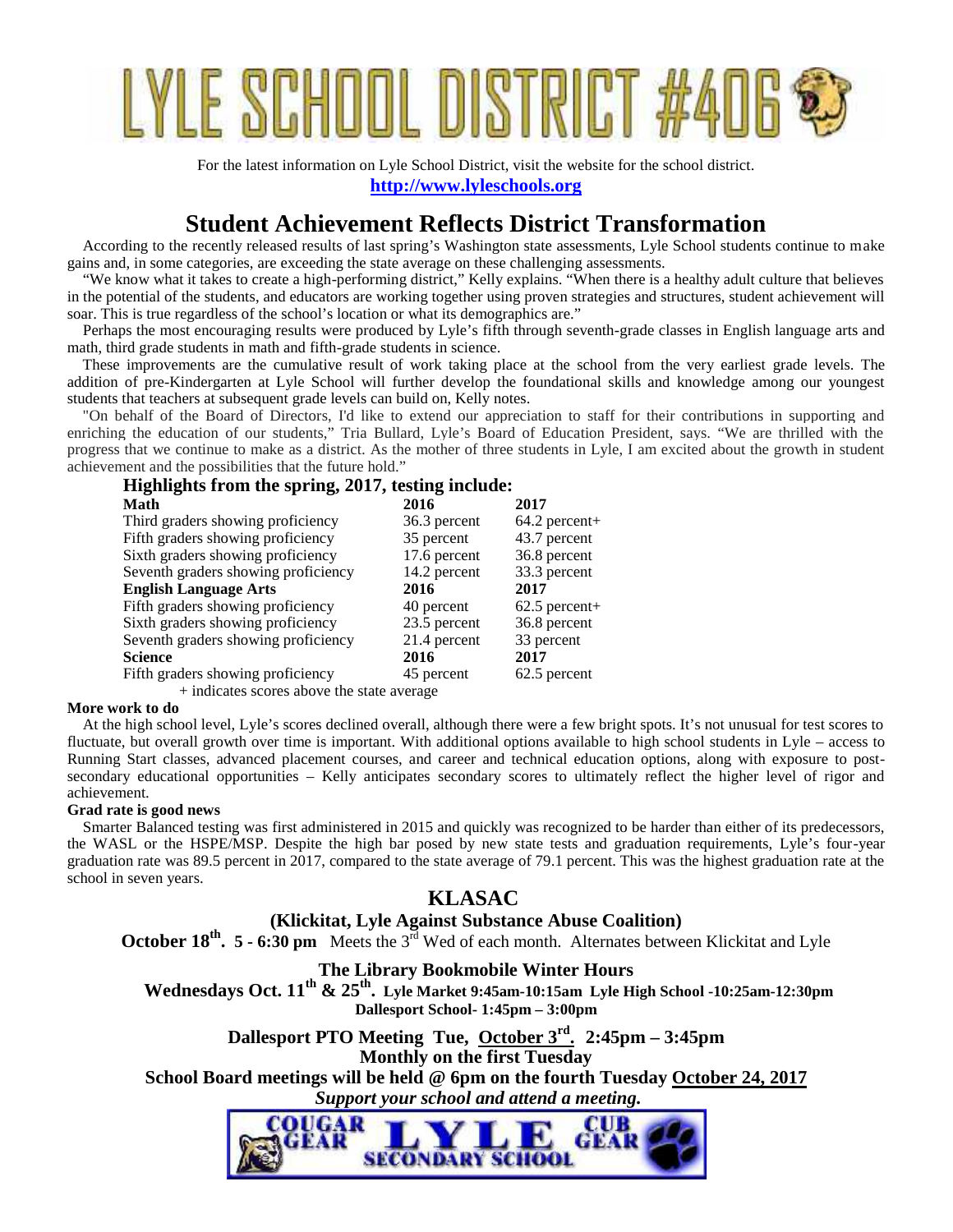#### **Hurricane Relief Concert**<br>October 1. 2017 3:00 p.m **October 1, 2017**

I'm pleased to announce this Gorge extraordinary composer/pianist, Grisha Krivchenia, and the hurricane relief concert he will present on Sunday, October 1, 3:00 p.m., at St. Paul's Episcopal Church in The Dalles. If you google his name, you can quickly find his website and access the astounding work he is doing and the life-changing music mission he is continuing.

Lloyd Walworth, The Dalles

#### **Farmers' Market 2017 Every Saturday through Oct 14th . 9:00 AM - 1:00 PM**

http://www.thedallesfarmersmarket.com City Park 5th and Union St The Dalles Contact Information: 541-965-3658

## **Oktoberfest**

## **October 8th 12:30pm -5:30pm**

Come join us for a great celebration at St. Peter's Oktoberfest, Sunday<br>October 8<sup>th</sup>. Enjoy continuous October  $8<sup>th</sup>$ . Enjoy continuous entertainment from 12:30-5:30 at the St. Peter's Parish Center, 1112 Cherry Heights Rd. in The Dalles, Oregon. Listen to the Alpen Echos band and the famous Alpen Horn. The Tyrollean Dancers will perform their old time German dances that will make you want to dance with them! Enter the bierstein holding contest or German Apple cake contest. There will also be a stein auction and collectibles.

Oktoberfest dinner will consist of: German Brats with Sauerkraut, Sauerbraten with all the trimmings and for dessert, Bavarian Crème puffs. Dinner prices are \$18 for adults or \$20 with a beer. Our Biergarten will be serving German Beer, Buttery Pretzels and Cider. Every dinner ticket will be entered in a drawing for a door prize. Raffle tickets are also available. Five winners in all - Cruise for two on the Portland Spirit; Maryhill Winery Tasting tour; one night stay at Skamania Lodge; horseback riding lessons; Cousin's and Spooky's dinner certificates. For tickets or to enter contests, contact Gisela 509- 637-0303.

## **"BOOT SCOOTIN' BOOGIE BALL" October 7, 2017**

Columbia Gorge Discovery Center hosts the annual "A Vintage Evening: Boot<br>Scootin' Boogie Ball" auction Boogie Ball" auction fundraiser, Saturday, Oct. 7, 2017. Doors open at 5:30 p.m., beef burgundy dinner starts 6:30 p.m. and the live auction kicks off at 7:10 p.m. at the Columbia<br>Gorge Discovery Center. 5000 Discovery Discovery Drive in The Dalles. Enjoy country line-dance music by DJ Randy Haines, dance lessons with Danette Utley, whiskey, wine & beer tasting, live and silent auction. Tickets \$45 per person, \$400 per table for 10. This is a 21 and older event. Tickets on sale now at the Columbia Gorge Discovery Center. Call 541-296-8600 x 201 or visit www.gorgediscovery.org for more information**.**

## **Lyle Bazaar November 3rd. & 4th. 2017**

The annual Lyle Christmas bazaar will be held At the Lyle activity center on Highway 14th, Nov 3rd from 9am - 5pm, the 4th from 9am to 4pm. Tables are \$15.00 for both days and \$10.00 for one. Contact Karen Beck @ 541-490-5673, or Laurece Bonhman @ 509-365-2011.

## **14th. Annual Dallesport Christmas Bazaar!!**

**Vendors needed December 2,3,4** More Info…

Call 541-980-5572 Barbara Rauch HALLOWEEN

#### **Marketplace at the Civic October 8, 2017 11:00 AM - 4:00 PM http://thedallescivic.com/**

Marketplace returns to the Civic with a focus on local and handcrafted treasures and treats. Free and open to the whole family. Stop in to the Civic at 323 East 4th Street 11-4 to visit with your friends & neighbors and discover what they're creating. There's something for everyone at Marketplace! The Dalles Civic Auditorium 323 East 4th Street The Dalles.

## **Annual Craft Bazaar at Flagstone**

**October 14th . 10:00 AM - 2:00 PM http://www.flagstoneseniorliving.com** Featuring local artists and crafters, displaying goods and items handmade from the heart. Come enjoy the festivities of Fall as we indulge in apple cider, caramel apples and shopping! Call for available Vendor opportunities @ 541-298-5656.

Flagstone Senior Living 3325 Columbia View Drive The Dalles

> Happy Halloween

**Look for announcement at the Post Office for the Dallesport HALLOWEEN BASH Oct 29th . 2pm – 4pm Dallesport Community Center Everyone is welcome. Treats Games, Costume Contest**



**Downtown Trick or Treat Oct. 31st, 2017 3-5pm Monsters In The Park After Dark 5-7pm**

Free for all ages!!! Come join us AFTER the Downtown Trick or Treat event for some free food, drinks, DJ "E" and a costume contest, along with game booths crafts and activities for the kids. The Dalles City Park (5th & Union St.) from 5pm–7pm Presented by Northern Wasco County Parks & Recreation District and Kidz Dental Zone.

**Halloween at Flagstone! October 31, 2017 5:30 PM - 6:30 PM**

**http://www.flagstoneseniorliving.com FLAGSTONE!** Bring the kids to trick or treat with the residents and staff in the Lobby and Dining Room at Flagstone! We will be wearing our friendly costumes for an "Un-Scary," Fun and Safe Halloween! Flagstone Senior Living 3325 Columbia View Drive The Dalles

## **Renkin Farms Harvest Fest Oct. 21, 2017 10am-5pm**

Petting zoo (please leave your pets at home), wagon rides, scarecrow making, fresh apple cider, children's story time live music, food and more! For information or directions call 541-296- 3024 or 541-296-7579, or visit our website at www.renkenfarms.com

3050 Three Mile Road The Dalles, OR

FREE ADMISSION — Then purchase tickets for designated activities. Food items and seasonal produce for purchase also. Proceeds Benefit Great 'n Small Child Development Center & Kids Club at Water's Edge

## **Phat Pack**

The Phat Pack, a trio who sing Broadway tunes perform Monday, Oct. 2 at 7 p.m. at The Dalles High School auditorium. They are the kick-off performance of the five-concert series presented by the Mid-Columbia Community Concert Association.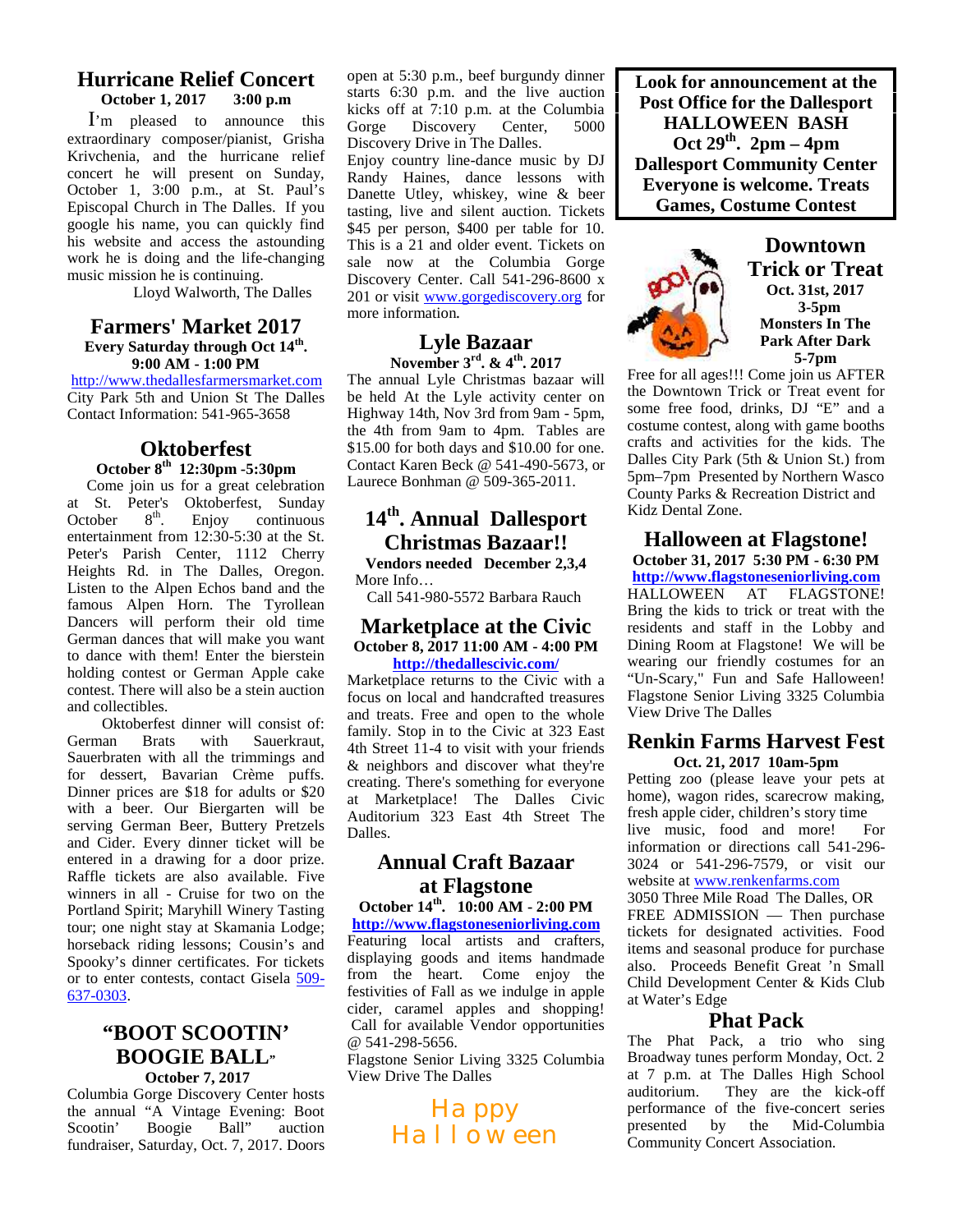## **Dallesport-Murdock Community Calendar**<br>Dallesport-Murdock Fire Dept. KCFD#6 Dallesport-Murdock Community Cour

**630 Central Ave. P.O. Box 215 767-1252 136 6th Ave. P.O. Box 8**

**Dallesport-Murdock Fire Dept. KCFD#6 Dallesport-Murdock Community Council**

|                                                                                |                                                                                                  |                                                                      | Post Office hours are 8am-2pm M-FSat. 7:30am-11:00 for package pick up only Phone 767-1577                                                                                                                                                 |                                                                   |                                                                         |                                                                                                 |  |  |
|--------------------------------------------------------------------------------|--------------------------------------------------------------------------------------------------|----------------------------------------------------------------------|--------------------------------------------------------------------------------------------------------------------------------------------------------------------------------------------------------------------------------------------|-------------------------------------------------------------------|-------------------------------------------------------------------------|-------------------------------------------------------------------------------------------------|--|--|
| October 2017                                                                   |                                                                                                  |                                                                      |                                                                                                                                                                                                                                            |                                                                   |                                                                         |                                                                                                 |  |  |
| <b>Sun</b>                                                                     | <b>Mon</b>                                                                                       | <b>Tue</b>                                                           | <b>Wed</b>                                                                                                                                                                                                                                 | <b>Thu</b>                                                        | Fri                                                                     | <b>Sat</b>                                                                                      |  |  |
| $\overline{\mathbf{1}}$                                                        | 2<br><b>Lyle Lions Club</b><br>Potluck 6:00pm<br>Meeting6:30 pm<br>For info<br>$(509)$ 365-2921  | з<br><b>Senior Lunch</b><br><b>Lyle 11:30am</b>                      | 14                                                                                                                                                                                                                                         | 5                                                                 | 6<br><b>Senior</b><br><b>Advisory</b><br><b>Meeting</b><br>10:30am-12pm | 17<br><b>First Saturday</b><br><b>Breakfast</b><br><b>Lyle Lions</b><br><b>Club</b><br>7am-10am |  |  |
| 8                                                                              | 9<br><b>Columbus Day</b>                                                                         | 10<br><b>Senior Lunch</b><br><b>Lyle 11:30am</b>                     | <b>11</b><br><b>Fire Dist. Biz</b><br>Meet 6pm<br><b>Commissioners</b><br>Meet 7pm<br><b>Water Dist.</b><br>Meet 6pm<br><b>Bookmobile</b><br>Times on 25 <sup>th</sup> .                                                                   | $ 12\rangle$<br><b>Community</b><br>Council<br><b>Meeting 7pm</b> | 13                                                                      | 14                                                                                              |  |  |
| 15                                                                             | 16<br><b>Lyle Lions Club</b><br>Potluck 6:00pm<br>Meeting6:30 pm<br>For info<br>$(509)$ 365-2921 | 17<br><b>Senior Lunch</b><br><b>Lyle 11:30am</b>                     | 18                                                                                                                                                                                                                                         | 19                                                                | 20<br><b>Airport Board</b><br><b>Meeting 7am</b><br>@Airport            | 21<br><b>Fire Dist</b><br><b>Breakfast</b><br><b>Fundraiser</b><br>@ Fire Hall<br>$7-10am$      |  |  |
| 22                                                                             | 23                                                                                               | 24<br><b>Senior Lunch</b><br><b>Lyle 11:30am</b>                     | 25<br><b>Bookmobile</b><br><b>Lyle Market</b><br>9:45am-10:15am<br>Lyle Hi School -<br>10:25am12:30pm<br><b>Dallesport</b><br>1:45pm 3:00pm                                                                                                | 26                                                                | 27                                                                      | 28                                                                                              |  |  |
| 29<br><b>Halloween Bash</b><br>$2pm-4pm@$<br><b>Community</b><br><b>Center</b> | 30                                                                                               | 31<br><b>Senior Lunch</b><br><b>Lyle 11:30am</b><br><b>Halloween</b> | Lyle Lions Club 509-365-2921<br><b>Volunteer Firefighters meet</b><br><b>Tuesdays 6pm</b><br><b>Dallesport Fire Hall</b><br><b>AA Meetings</b><br>Wednesdays and Sundays at 7pm in the<br>Lyle School Library 625 Keasey Ave. 360-870-3321 |                                                                   |                                                                         |                                                                                                 |  |  |